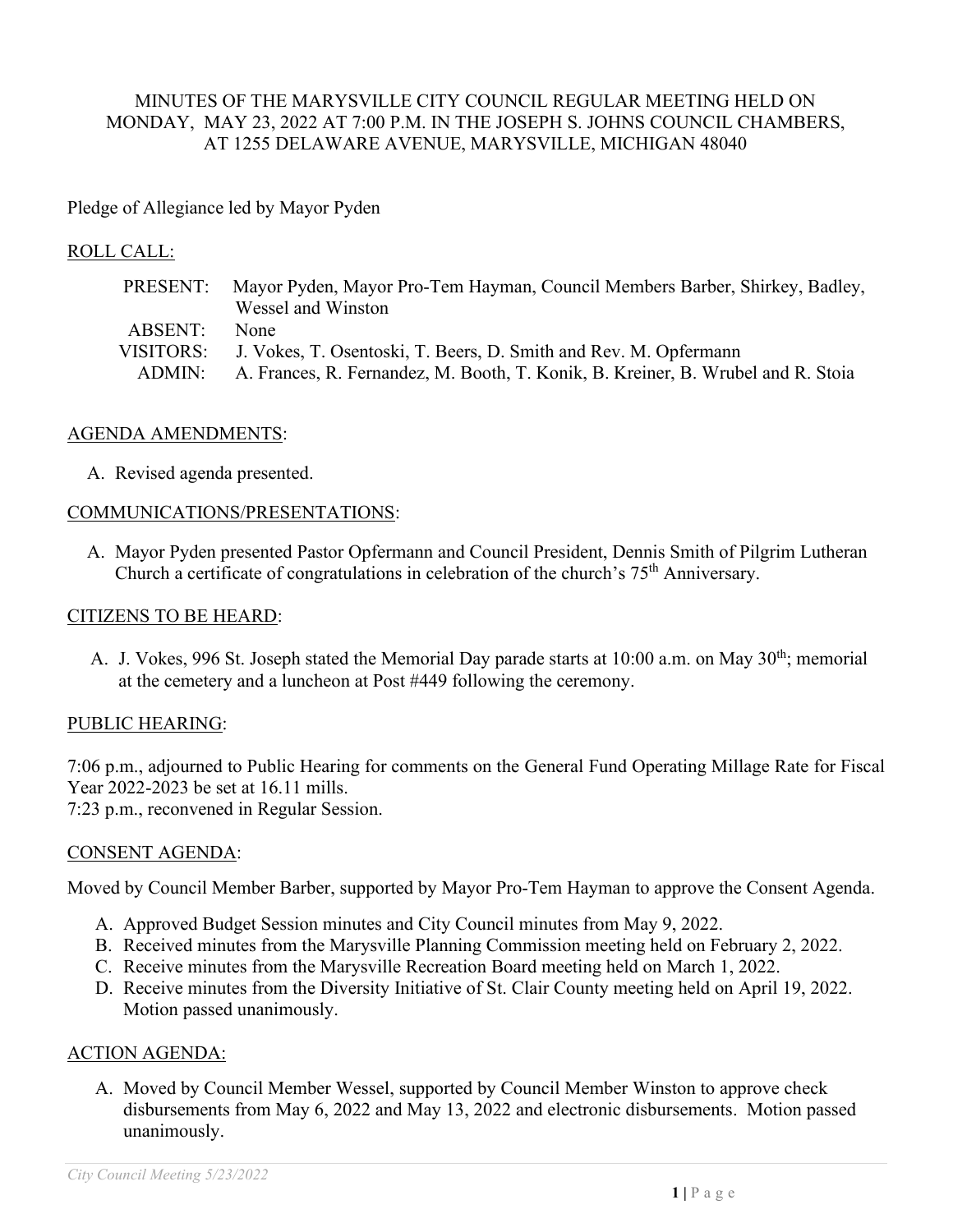- B. Moved by Council Member Badley, supported by Council Member Shirkey to approve payroll for May 27, 2022 and June 10, 2022. Motion passed unanimously.
- C. Moved by Council Member Winston, supported by Council Member Wessel to approve Resolution to tentatively award a construction contract for wastewater system improvements contingent upon successful financial arrangements with the SRF Program. Motion passed unanimously.
- D. Moved by Council Member Badley, supported by Mayor Pro-Tem Hayman to approve Hubbell, Roth & Clark Engineers proposal in the amount of \$79,900.00 for PFAS Pollutant Minimization Plan. Motion passed unanimously.
- E. Moved by Mayor Pro-Tem Hayman, supported by Council Member Shirkey to approve Resolution to adopt fiscal year 2022-2023 utility rate schedule. Motion passed unanimously.
- F. Moved by Council Member Shirkey, supported by Council Member Badley to approve general appropriations act items (A) through (R) 2022-2023 Budget. Yes: Mayor Pyden, Mayor Pro-Tem Hayman, Council Members Badley, Shirkey, Wessel and Winston. No: Council Member Barber. Motion passed.
- G. Moved by Mayor Pro-Tem Hayman, supported by Council Member Winston to approve lowest cost responsive bid in the amount of \$4,795.00 to purchase a Tilt Trailer from Shores Trailer Sales of Clinton Twp. MI. Motion passed unanimously.
- H. Moved by Council Member Wessel, supported by Council Member Shirkey to approve June 19, 2022 fireworks display permit. Motion passed unanimously.

# FOLLOW UP BUSINESS:

- A. Council Member Shirkey inquired about the upkeep at the dog park. Administration responded.
- B. Administration stated that the fish cleaning station is closed until further notice.
- C. Council Member Barber read a newspaper article regarding a local business and thanked the police department for their immediate actions to the situation.

# MAYOR & COUNCIL/MANAGER COMMENTS:

Council Member Barber had the honor of playing his bagpipes in Washington, D.C. at the National Fallen Memorial during National Police Officer Week.

Council Member Badley thanked Council Member Winston, students and city staff for participating in Student Government Day. It was very enjoyable and he hopes the tradition continues. He congratulated the Marysville Girls Track Team on winning their first Division II Regionals and moving on to state competition; thanked Mike Booth and all city staff for a well-presented fiscally sound budget and wished everyone a happy Memorial Day.

Council Member Wessel thanked Pilgrim Lutheran Church for their continued service in Marysville; thanked Finance Director Mike Booth for the FY23 Budget and congratulated his nephew RJ Russel on his accomplishment of graduating eighth in his class from West Point and now moving on to Harvard Medical School.